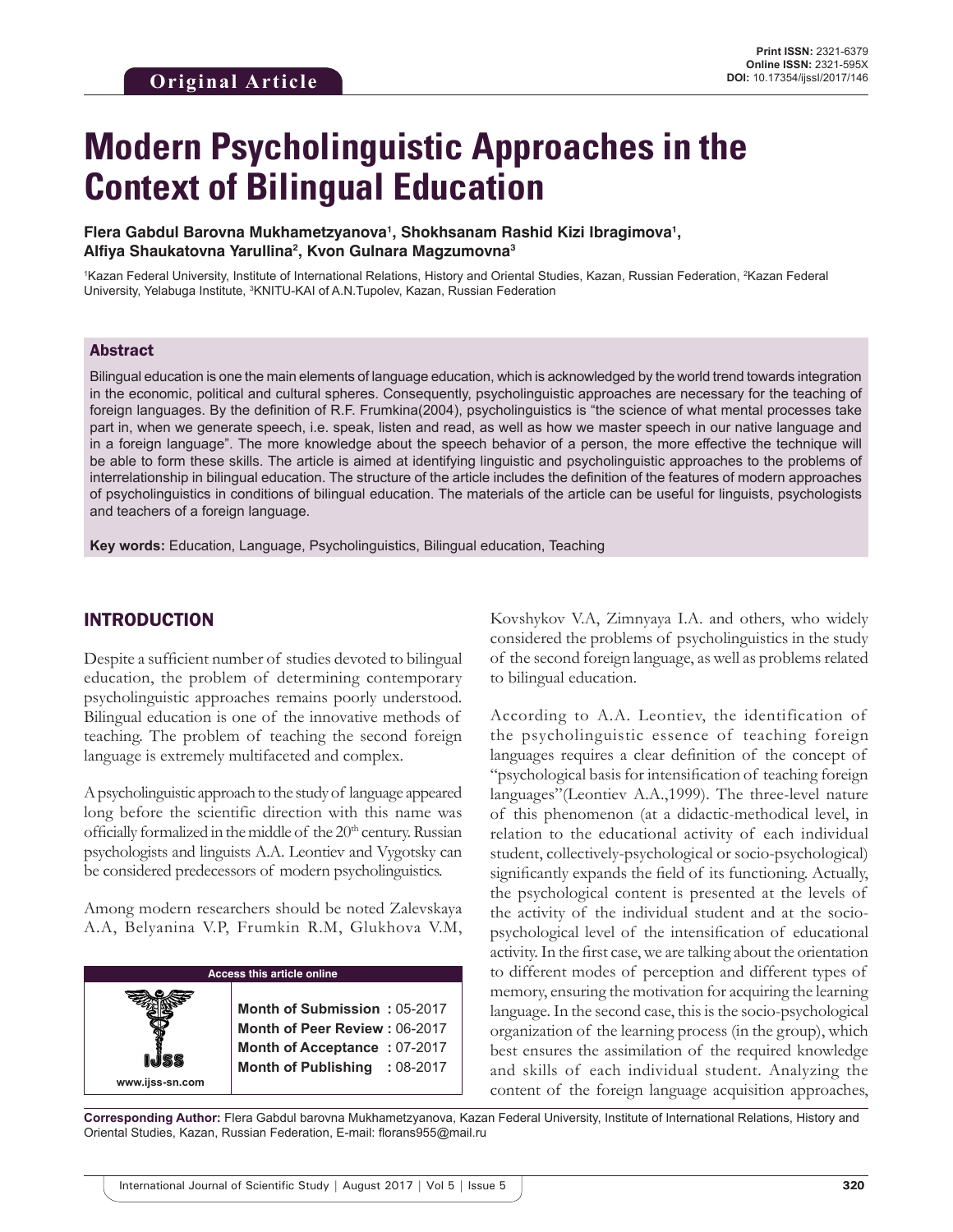A.A. Leontiev(1999) defines learning non-native language as learning a speech activity. A.A. Leontiev emphasizes the role of the cultural component in acquiring foreign language and affirms the importance of teaching the orientation in the recruitment of linguistic knowledge and knowledge about the country of the learning language in the way a native speaker performs it. This is the main task of acquiring the language in the cognitive aspect.

A.A.Leontiev considers that the ways of psychological intensification of teaching foreign languages in a brief form represent a psycholinguistic program of teaching foreign language, which is one of the foundations of his concept.

Bilingualism (or bilingualism) in the definition of the famous American linguist W. Weinreich(1979) in his book Languages in Contact is represented as "the practice of alternately using two languages will be called bilingualism and the person involved, bilingual" (Weinreich U.,1979).

The psycholinguistic aspect of the study of bilingualism deals with the research of such questions as the determination of the ways of learning the second language, the influence of the age of the student, the ability of bilingual to switch from one language to another, the influence of the typological features of two languages, an analysis of the psycholinguistic difficulties of acquiring a second language on the basis of the native language and on the effectiveness of learning a third foreign language (Sayfullina, 2009).

In teaching a foreign language, the subject-activity approach assumes the organization and management of the student's educational work as a subject of educational and professional activity in mastering various types of speech activity (listening, speaking, reading, writing), taking into account peculiarities and linguistic abilities of students (Yarullina A.Sh., Mukhametzyanova F.G., 2013).

## MATERIALS AND METHODS

#### **Research Methods**

The following research methods were used during the research process: complex theoretical analysis, comparison and synthesis methods.

#### **The Stages of Research**

- At the first stage theoretical study of the problem, determination of goals, object, subject, tasks and research methods;
- At the second stage an experimental study of communicative speech activity, personal activity of young children at the age 7-10;

At the third stage (the final stage) - the analysis of the study was carried out; systematization and generalization of the material; formulating the main conclusions and the results of the research.

#### **The Experimental Research Base**

The participants of the research were children who studied in Russian groups in a secondary school. Their native languages were Uzbek, Kazakh and Tatar. The study was conducted on the basis of the private foreign school "Yes LC" in Tashkent (Uzbekistan), in which the English language was studied additionally. The duration of the study was one month (12 lessons). The experimental group consisted of 12 children aged 7-10 years old; lessons were conducted in Russian and English. In the second group (control group), training was carried out according to the traditional methods,mainly in the Russian language, more attention was paid to the translation of words and learning dialogues. During the comparative analysis, we used pre- and post-experimental tests.

## RESULTS

#### **The Structure and Content of the Study**

In this study, we used method of comparison of results obtained during the application of psycholinguistic and subject-centered approaches based on bilingual teaching. Measures of central tendency were used to identify the results. The result of the experimental study revealed the essential structural and functional characteristics of bilingual education, psychological peculiarities of thinking in the process of second language acquisition and multicultural factors.

An error in non-native language speech, caused by the use of the means of native language, is the appearance of interference. The common premise of interference is that a person, speaking in a non-native language, always uses speech skills of his native (main) language (Mechkovskaya N.B., 2000).

During the use of a number of lexical-grammatical and phonological exercises, it was possible to eliminate interference in the process of teaching English. The phonetic interference appears itself in both perception and reproduction of speech.

#### **The Stages of the Research**

The study involved the following stages of experimental work:

- Analysis and formation of modern approaches of psycholinguistics in conditions of bilingual education; diagnostics of factors and problems arising in the process of teaching young children aged 7-10;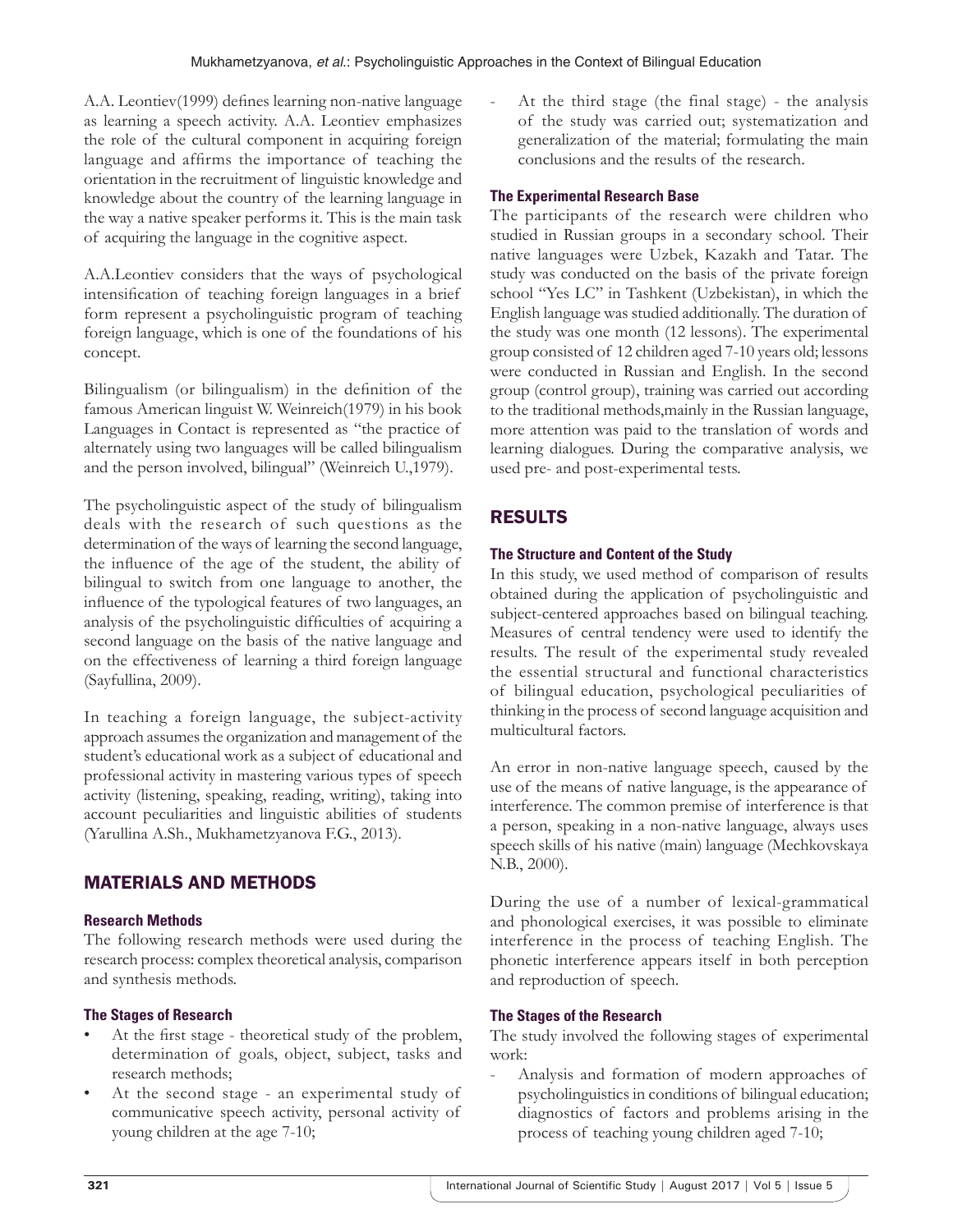Determining the pedagogical conditions that promote efficiency, the principles of positive motivation and cognitive interest among students.

#### *Summative stage*

On the summative stage, diagnostics of modern approaches to psycholinguistics, as well as subject-centered approach in the conditions of bilingual education, facilitating the acquiring of a foreign language in a more effective way were carried out. The study was conducted for a month (12 lessons). Classes were held in two groups (experimental and control), in each group there were 12 children 7-10 years old. The research was conducted on the basis of the private foreign school "Yes LC" in Tashkent (Uzbekistan), where English language is studied additionally. Lessons in the experimental group were conducted in Russian and English languages, therefore, on the basis of the subject-centered approach in the teaching of a foreign language. The educational process was based on the game form, which was aimed at the development of four main types of speech activity: listening, speaking, reading, and writing. In the second group (control group), study was conducted using traditional methods, mainly in Russian, more attention was paid to translating words and studying dialogues. In the course of the comparative analysis, Pre-tests and post-experimental tests were used, which contributed to the systematization of research materials, the formulation of conclusions. Verification tests contained the task of the experiment psycholinguistics - close procedure, sentence completion (reading and listening) and the definition of grammatical correctness. According to the results of the research, high results were achieved by the students of the experimental group (Table1-2).

#### *The forming stage*

At the formative stage the study was conducted in the experimental group on the basis of the private foreign school "Yes LC" in Tashkent (Uzbekistan), under the experimental program. The control group was taught through traditional method.

Practical classes consider the extensive use of active and interactive teaching methods: role-playing games (for example: What kind of transport do you prefer for travelling regularly abroad as a part of job? What are its priorities? Какой вид транспорта является предпочтительным для совершения зарубежных поездок, каковы его приоритеты?; You are flying to New York./На пути в Нью-Йорк; Organization of work and attitude to work in different countries/Организация труда и отношение к работе в различных странах; Business review: how to make successful business in a foreign country/Бизнес-обзор: как быстро обеспечить успех своему делу в другой стране; What makes a good advertisement abroad?/как можно

#### **Table 1: The results of pre and post‑experimental tests**

|                    | <b>Central</b><br>tendency |      | <b>Dispersion</b> |      |       |     |
|--------------------|----------------------------|------|-------------------|------|-------|-----|
|                    | <b>Tests</b>               | Mean | Low               | High | Range | SD  |
| Control group      | Pre-test                   | 9.6  | 6                 | 13   |       | 2.3 |
|                    | Post-test                  | 11.5 | 9                 | 14   | 5     | 1.5 |
| Experimental group | Pre-test                   | 10   |                   | 14   |       | 1.5 |
|                    | Post-test                  | 15   | 10                | 18   | 8     | 22  |

#### **Table 2: The results of pre and post‑experimental tests**

| <b>Control group</b> |    |                  |    |                 |    | <b>Experimental group</b> |    |     |  |
|----------------------|----|------------------|----|-----------------|----|---------------------------|----|-----|--|
| <b>Pre-test</b>      |    | <b>Post-test</b> |    | <b>Pre-test</b> |    | <b>Post-test</b>          |    |     |  |
| 1                    | 6  | 30%              | 9  | 45%             | 7  | 35%                       | 10 | 50% |  |
| 2                    | 7  | 35%              | 9  | 45%             | 8  | 40%                       | 12 | 60% |  |
| 3                    | 7  | 35%              | 10 | 50%             | 8  | 40%                       | 13 | 65% |  |
| 4                    | 8  | 40%              | 11 | 55%             | 9  | 45%                       | 14 | 70% |  |
| 5                    | 8  | 40%              | 12 | 60%             | 9  | 45%                       | 15 | 75% |  |
| 6                    | 9  | 45%              | 13 | 65%             | 11 | 55%                       | 15 | 75% |  |
| 7                    | 10 | 50%              | 11 | 55%             | 10 | 50%                       | 16 | 80% |  |
| 8                    | 11 | 55%              | 12 | 60%             | 10 | 50%                       | 16 | 80% |  |
| 9                    | 12 | 60%              | 13 | 65%             | 11 | 55%                       | 16 | 80% |  |
| 10                   | 12 | 60%              | 11 | 55%             | 11 | 55%                       | 17 | 85% |  |
| 11                   | 13 | 65%              | 13 | 65%             | 12 | 60%                       | 18 | 90% |  |
| 12                   | 13 | 65%              | 14 | 70%             | 14 | 70%                       | 18 | 90% |  |

сделать хорошую иностранную рекламу?); various exercises, such as playing dialogue, compiling situations using thematic vocabulary, discussing the information after listening and reading; as well as carrying out work on the study of the qualities and properties of the personality of the bilingual student as a future specialist. Through interaction, students can increase their vocabulary in the process of reading or listening to authentic material, as well as to the statements of other students during discussions and performing joint assignments (Brown D.,2001). Grammar is studied in the process of communication in the language: the student first learns and remembers words, expressions, language formulas.

Using the song in the classroom allows learning the rules of pronunciation, grammar, and memorizing words and expressions on the studying subject in easy and accessible way. In addition, such approach to the lesson is an excellent way to relieve tension and remove students' psychological barrier.

#### General lesson plan:

Development of speech activity (listening, speaking, reading and writing), as well as preventing phonetic and lexical and grammatical interference in the learning process through complex linguistic exercises and games based on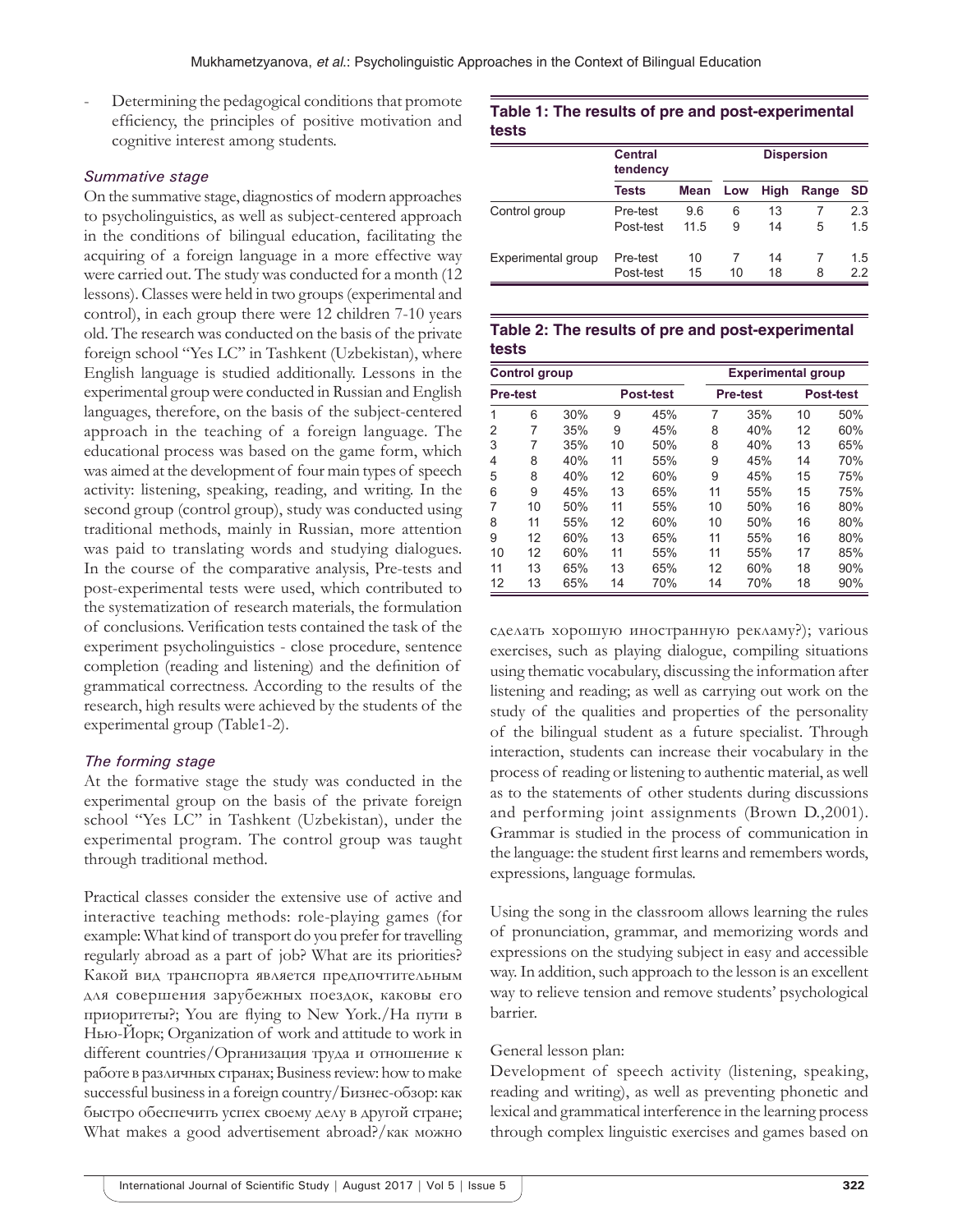psycholinguistic and subject-centered approaches. The basic textbook was Round up Starter, as additional materials for the lesson were used textbooks Way ahead 1 Pupil's book, Way ahead 1 Workbook, as well as audio and video materials from the sources learnenglishkids.britishcouncil. org/en/, KidsEnglishBooks.com and t. For example:

Listening: Listen and repeat. e.g. [әu]- road, most, cold [ei]-game, change, today [au]-flower, town, brown Reading: e.g: "My favourite clothes" (learnenglishkids.britishcouncil. org) Speaking: Telling about yourself."My Family". Writing: Dear Mary, My name …… (be) Sally. I …. (be) ten years old and I …… (come) from London. I …. (have) got a big family. We…… (live) in a big house. My father… (work) in a bank. My mother ……. (not/work) in a bank, she ….(work) in a hospital. She ….(do) the x-rays. My two brothers…. (go) to school in the morning. My sister Tina ….(stay) at home. She ….(be) two years old. I ….(have) got a pet dog, Johnny. We…. (love) him very much. Write to me soon.

Love, Sally. Games

Simon Says(orSimple SimonSays) is a child'sgamefor 3 or more players where one player takes the role of "Simon" and issues instructions (usually physical actions such as "jump in the air" or "stick out your tongue") to the other players, which should only be followed if prefaced with the phrase "Simon says". Players are eliminated from the game by either following instructions that are not immediately preceded by the phrase, or by failing to follow an instruction which does include the phrase "Simon says". It is the ability to distinguish between genuine and fake commands, rather than physical ability, that usually matters in the game; in most cases, the action just needs to be attempted.

The object for the player acting as Simon is to get all the other players out as quickly as possible; the winner of the game is usually the last player who has successfully followed all of the given commands. Occasionally however, last players may all be eliminated by following a command without "Simon Says", thus resulting in Simon winning the game.It is important to listen carefully and quickly to obey orders, so it is believed that the game improves attentiveness and reaction of children (https://en.wikipedia.org/wiki/ Simon\_Says).

Song: "Hockey Pokey"

You put one hand in.[Put one hand in the circle.]

You put one hand out.[Put that hand out of the circle.]

You put one hand in.[Put the hand back into the circle.]

And you shake, shake, shake, shake, shake.[Shake your hand.]

You do the Hokey Pokey[Spin and dance]and turn around.] Everybody turn around.[Turn around in a circle.] You put two hands in. You put two hands out. You put two hands in. (supersimplelearning.com/songs).

In order to determine the content of the work, the longterm planning of 12 lessons for a month was studied. According to this program, the following objectives were formed:

- 1. Forming of lexical grammatical skills, pronunciation skills and reading skills, creative project lessons.
- 2. Development of subjective individualization, personal activity and motivation.
- 3. Development of mental functions associated with speech activity (thinking, memory, attention, perception, imagination).

In the course of the study, it was possible to partly eliminate the problem of interference with the help of linguistic, psycholinguistic and subject-centered approaches. The research concluded that new obtained comparative data on modern approaches of psycholinguistics in the conditions of bilingual education will provide personal and linguistic competence, a culture of dialogue and tolerance among students.

Based on the results of the experimental data, the lowest results belong to the students of the control group. Since, the educational process was conducted according to the traditional method and the current textbook.

# **DISCUSSION**

The psycholinguistic aspect of the study of bilingualism deals with the research of such questions as the determination of the ways of learning the second language, the influence of the age of the student, the ability of bilingual to switch from one language to another, the influence of the typological peculiarities of two languages, an analysis of the psycholinguistic difficulties of acquiring a second language on the basis of the native language and on the effectiveness of learning a third foreign language.

We are imposed by the approach of A. A. Leontiev that the ways of psychological intensification of foreign